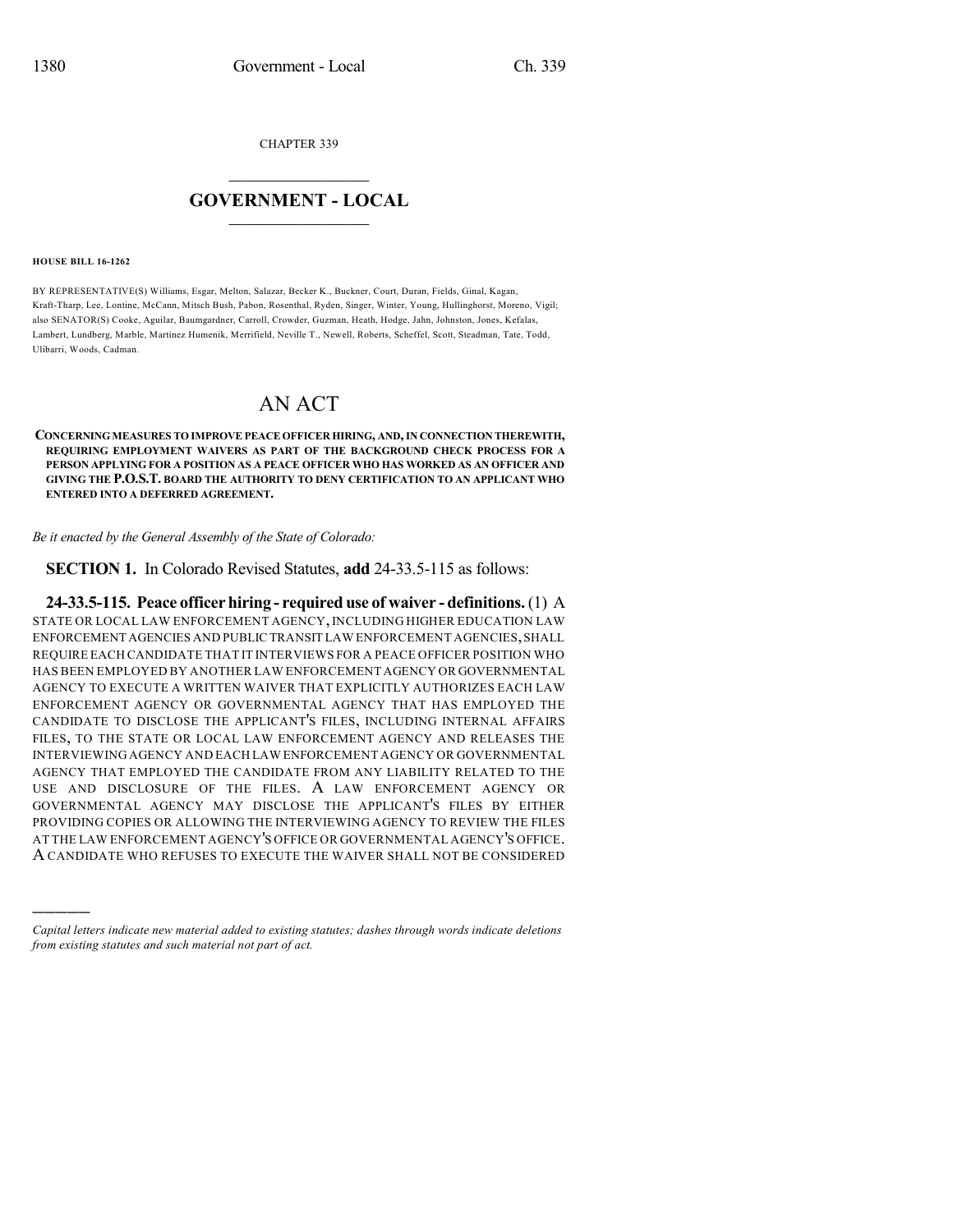## Ch. 339 Government - Local 1381

FOR EMPLOYMENT BY THE INTERVIEWING AGENCY. THE AGENCY INTERVIEWING THE CANDIDATE SHALL, AT LEAST TWENTY-ONE DAYS PRIOR TO MAKING THE HIRING DECISION, SUBMIT THE WAIVER TO EACH LAW ENFORCEMENT AGENCY OR GOVERNMENTAL AGENCY THAT HAS EMPLOYED THE CANDIDATE.ASTATE OR LOCAL LAW ENFORCEMENT AGENCY OR GOVERNMENTAL AGENCY THAT RECEIVES SUCH A WAIVER SHALL PROVIDE THE DISCLOSURE TO THE AGENCY THAT IS CONSIDERING THE CANDIDATE FOR EMPLOYMENT NOT MORE THAN TWENTY-ONE DAYS AFTER SUCH RECEIPT.

(2) ASTATE OR LOCAL LAW ENFORCEMENT AGENCY IS NOT REQUIRED TO PROVIDE THE DISCLOSURES DESCRIBED IN SUBSECTION (1) OF THIS SECTION IF THE AGENCY IS PROHIBITED FROM PROVIDING THE DISCLOSURE PURSUANT TO A BINDING NONDISCLOSURE AGREEMENT TO WHICH THE AGENCY IS A PARTY, WHICH AGREEMENT WAS EXECUTED BEFORE THE EFFECTIVE DATE OF THIS SECTION.

(3) ASTATE OR LOCAL LAW ENFORCEMENT AGENCY OR GOVERNMENTAL AGENCY IS NOT LIABLE FOR COMPLYING WITH THE PROVISIONS OF THIS SECTION OR PARTICIPATING IN AN OFFICIAL ORAL INTERVIEW WITH AN INVESTIGATOR REGARDING THE CANDIDATE.

(4) AS USED IN THIS SECTION, UNLESS THE CONTEXT OTHERWISE REQUIRES:

(a) "FILES" MEANS ALL PERFORMANCE REVIEWS, ANY OTHER FILES RELATED TO JOB PERFORMANCE, ADMINISTRATIVE FILES, GRIEVANCES, PREVIOUS PERSONNEL APPLICATIONS, PERSONNEL RELATED CLAIMS, DISCIPLINARY ACTIONS, AND ALL COMPLAINTS, EARLY WARNINGS, AND COMMENDATIONS, BUT DOES NOT INCLUDE NONPERFORMANCE OR CONDUCT-RELATED DATA, INCLUDING MEDICAL FILES, SCHEDULES,PAY AND BENEFIT INFORMATION,OR SIMILAR ADMINISTRATIVE DATA OR INFORMATION.

(b) "STATE OR LOCAL LAW ENFORCEMENT AGENCY" MEANS:

(I) THECOLORADO STATE PATROL CREATED PURSUANT TO SECTION 24-33.5-201;

(II) THECOLORADO BUREAU OF INVESTIGATION CREATED PURSUANT TO SECTION 24-33.5-401;

(III) A COUNTY SHERIFF'S OFFICE;

(IV) A MUNICIPAL POLICE DEPARTMENT;

(V) THE DIVISION OF PARKS AND WILDLIFE WITHIN THE DEPARTMENT OF NATURAL RESOURCES CREATED PURSUANT TO SECTION 24-1-124; OR

(VI) A TOWN MARSHAL'S OFFICE.

**SECTION 2.** In Colorado Revised Statutes, **add** 24-35-120 as follows:

**24-35-120. Peace officer hiring - required use of waiver - definitions.**(1) THE DEPARTMENT OF REVENUE SHALL REQUIRE EACH CANDIDATE THAT IT INTERVIEWS FOR A PEACE OFFICER POSITION WHO HAS BEEN EMPLOYED BY ANOTHER LAW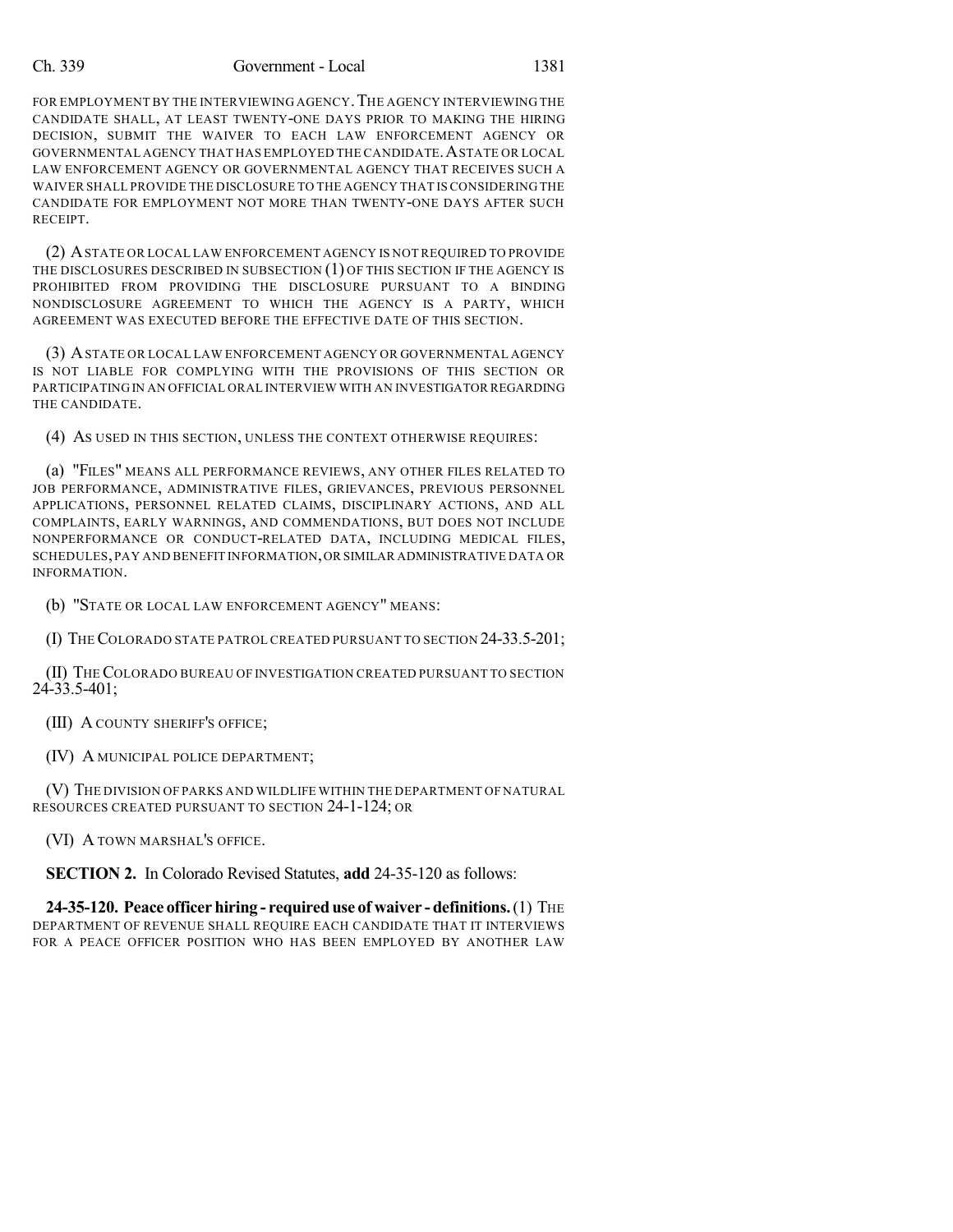ENFORCEMENT AGENCY OR GOVERNMENTAL AGENCY TO EXECUTE A WRITTEN WAIVER THAT EXPLICITLY AUTHORIZES EACH LAW ENFORCEMENT AGENCY OR GOVERNMENTAL AGENCY THAT HAS EMPLOYED THE CANDIDATE TO DISCLOSE THE APPLICANT'S FILES, INCLUDING INTERNAL AFFAIRS FILES, TO THE DEPARTMENT AND RELEASES THE DEPARTMENT AND EACH LAW ENFORCEMENT AGENCY OR GOVERNMENTAL AGENCY THAT EMPLOYED THE CANDIDATE FROM ANY LIABILITY RELATED TO THE USE AND DISCLOSURE OF THE FILES, A LAW ENFORCEMENT AGENCY OR GOVERNMENTAL AGENCY MAY DISCLOSE THE APPLICANT'S FILES BY EITHER PROVIDING COPIES OR ALLOWING THE DEPARTMENT OF REVENUE TO REVIEW THE FILES AT THE LAW ENFORCEMENT AGENCY'S OFFICE OR GOVERNMENTAL AGENCY'S OFFICE. A CANDIDATE WHO REFUSES TO EXECUTE THE WAIVER SHALL NOT BE CONSIDERED FOR EMPLOYMENT BY THE DEPARTMENT OF REVENUE. THE DEPARTMENT OF REVENUE SHALL, AT LEAST TWENTY-ONE DAYS PRIOR TO MAKING THE HIRING DECISION,SUBMIT THE WAIVER TO EACH LAW ENFORCEMENT AGENCY OR GOVERNMENTAL AGENCY THAT HAS EMPLOYED THE CANDIDATE.ASTATE OR LOCAL LAW ENFORCEMENT AGENCY OR GOVERNMENTAL AGENCY THAT RECEIVES SUCH A WAIVER SHALL PROVIDE THE DISCLOSURE TO THE DEPARTMENT OF REVENUE NOT MORE THAN TWENTY-ONE DAYS AFTER SUCH RECEIPT.

(2) ASTATE OR LOCAL LAW ENFORCEMENT AGENCY IS NOT REQUIRED TO PROVIDE THE DISCLOSURES DESCRIBED IN SUBSECTION (1) OF THIS SECTION IF THE AGENCY IS PROHIBITED FROM PROVIDING THE DISCLOSURE PURSUANT TO A BINDING NONDISCLOSURE AGREEMENT TO WHICH THE AGENCY IS A PARTY, WHICH AGREEMENT WAS EXECUTED BEFORE THE EFFECTIVE DATE OF THIS SECTION, OR PARTICIPATING IN AN OFFICIAL ORAL INTERVIEW WITH AN INVESTIGATOR REGARDING THE CANDIDATE.

(3) ASTATE OR LOCAL LAW ENFORCEMENT AGENCY OR GOVERNMENTAL ENTITY IS NOT LIABLE FOR COMPLYING WITH THE PROVISIONS OF THIS SECTION.

(4) AS USED IN THIS SECTION, UNLESS THE CONTEXT OTHERWISE REQUIRES:

(a) "FILES" MEANS ALL PERFORMANCE REVIEWS, ANY OTHER FILES RELATED TO JOB PERFORMANCE, ADMINISTRATIVE FILES, GRIEVANCES, PREVIOUS PERSONNEL APPLICATIONS, PERSONNEL-RELATED CLAIMS, DISCIPLINARY ACTIONS, AND ALL COMPLAINTS, EARLY WARNINGS, AND COMMENDATIONS, BUT DOES NOT INCLUDE NONPERFORMANCE OR CONDUCT-RELATED DATA, INCLUDING MEDICAL FILES, SCHEDULES,PAY AND BENEFIT INFORMATION,OR SIMILAR ADMINISTRATIVE DATA OR INFORMATION.

(b) "STATE OR LOCAL LAW ENFORCEMENT AGENCY" MEANS:

(I) THECOLORADO STATE PATROL CREATED PURSUANT TO SECTION 24-33.5-201;

(II) THECOLORADO BUREAU OF INVESTIGATION CREATED PURSUANT TO SECTION 24-33.5-401;

(III) A COUNTY SHERIFF'S OFFICE;

(IV) A MUNICIPAL POLICE DEPARTMENT;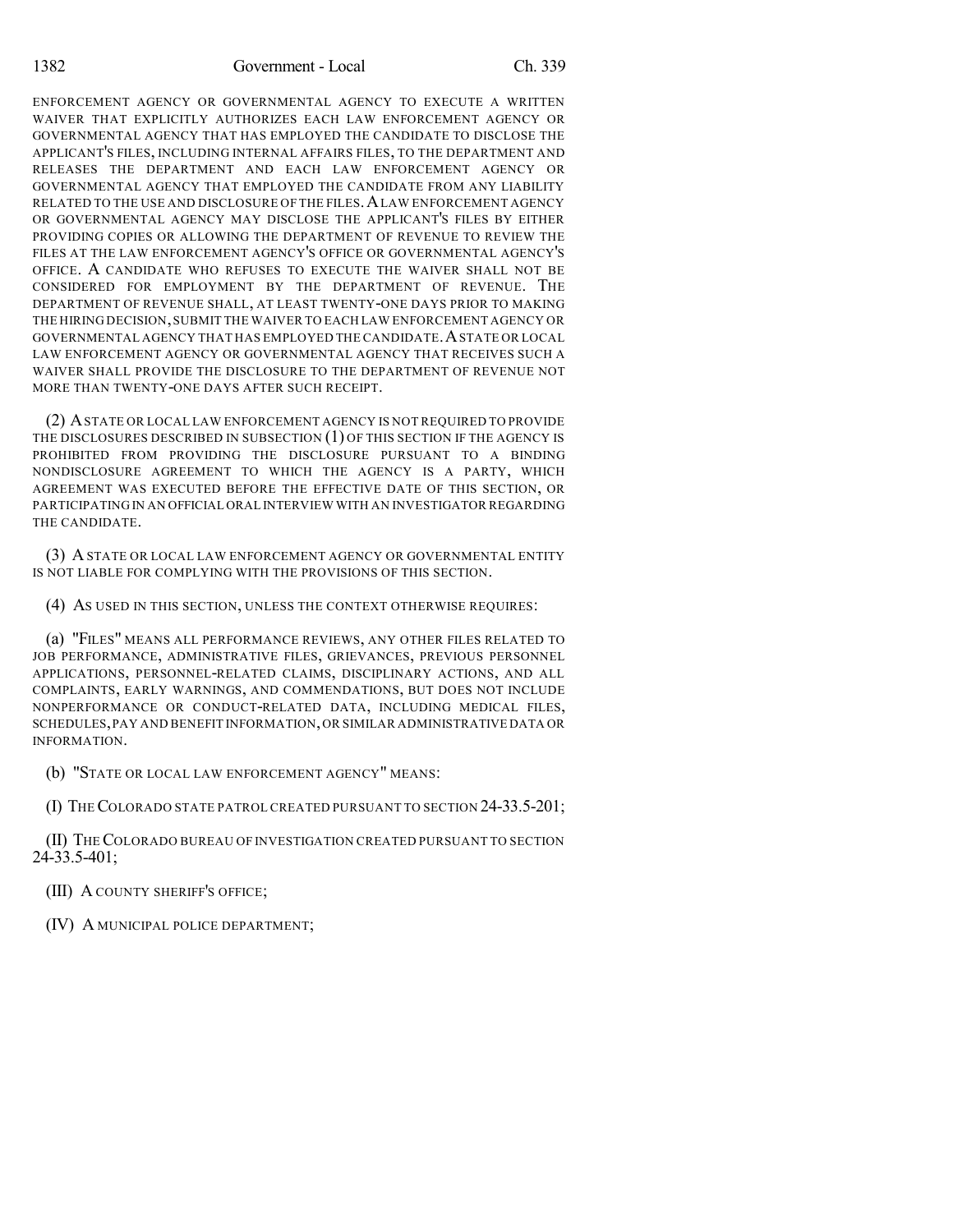(V) THE DIVISION OF PARKS AND WILDLIFE WITHIN THE DEPARTMENT OF NATURAL RESOURCES CREATED PURSUANT TO SECTION 24-1-124; OR

(VI) A TOWN MARSHAL'S OFFICE.

**SECTION 3.** In Colorado Revised Statutes, **add** 30-10-526 as follows:

**30-10-526. Sheriff office hiring - required use of waiver - definitions.** (1) A SHERIFF'S OFFICE SHALL REQUIRE EACH CANDIDATE THAT IT INTERVIEWS FOR A PEACE OFFICER POSITION WHO HAS BEEN EMPLOYED BY ANOTHER LAW ENFORCEMENT AGENCY OR GOVERNMENTAL AGENCY TO EXECUTE A WRITTEN WAIVER THAT EXPLICITLY AUTHORIZES EACH LAW ENFORCEMENT AGENCY OR GOVERNMENTAL AGENCY THAT HAS EMPLOYED THE CANDIDATE TO DISCLOSE THE APPLICANT'S FILES, INCLUDING INTERNAL AFFAIRS FILES, TO THE INTERVIEWING SHERIFF'S AGENCY AND RELEASES THE INTERVIEWING SHERIFF'S OFFICE AND EACH LAW ENFORCEMENT AGENCY OR GOVERNMENTAL AGENCY THAT EMPLOYED THE CANDIDATE FROM ANY LIABILITY RELATED TO THE USE AND DISCLOSURE OF THE FILES. A LAW ENFORCEMENT AGENCY OR GOVERNMENTAL AGENCY MAY DISCLOSE THE APPLICANT'S FILES BY EITHER PROVIDING COPIES OR ALLOWING THE SHERIFF'S OFFICE TO REVIEW THE FILES AT THE LAW ENFORCEMENT AGENCY'S OFFICE OR GOVERNMENTAL AGENCY'S OFFICE. A CANDIDATE WHO REFUSES TO EXECUTE THE WAIVER SHALL NOT BE CONSIDERED FOR EMPLOYMENT BY THE SHERIFF'S OFFICE. THE SHERIFF'S OFFICE INTERVIEWING THE CANDIDATE SHALL,AT LEAST TWENTY-ONE DAYS PRIOR TO MAKING THE HIRING DECISION, SUBMIT THE WAIVER TO EACH LAW ENFORCEMENT AGENCY OR GOVERNMENTAL AGENCY THAT HAS EMPLOYED THE CANDIDATE. A STATE OR LOCAL LAW ENFORCEMENT AGENCY OR GOVERNMENTAL AGENCY THAT RECEIVES SUCH A WAIVER SHALL PROVIDE THE DISCLOSURE TO THE SHERIFF'S OFFICE THAT IS INTERVIEWING THE CANDIDATE NOT MORE THAN TWENTY-ONE DAYS AFTER SUCH RECEIPT.

(2) ASTATE OR LOCAL LAW ENFORCEMENT AGENCY IS NOT REQUIRED TO PROVIDE THE DISCLOSURES DESCRIBED IN SUBSECTION (1) OF THIS SECTION IF THE AGENCY IS PROHIBITED FROM PROVIDING THE DISCLOSURE PURSUANT TO A BINDING NONDISCLOSURE AGREEMENT TO WHICH THE AGENCY IS A PARTY, WHICH AGREEMENT WAS EXECUTED BEFORE THE EFFECTIVE DATE OF THIS SECTION.

(3) ASTATE OR LOCAL LAW ENFORCEMENT AGENCY OR GOVERNMENTAL AGENCY IS NOT LIABLE FOR COMPLYING WITH THE PROVISIONS OF THIS SECTION OR PARTICIPATING IN AN OFFICIAL ORAL INTERVIEW WITH AN INVESTIGATOR REGARDING THE CANDIDATE.

(4) AS USED IN THIS SECTION, UNLESS THE CONTEXT OTHERWISE REQUIRES:

(a) "FILES" MEANS ALL PERFORMANCE REVIEWS, ANY OTHER FILES RELATED TO JOB PERFORMANCE, ADMINISTRATIVE FILES, GRIEVANCES, PREVIOUS PERSONNEL APPLICATIONS, PERSONNEL RELATED CLAIMS, DISCIPLINARY ACTIONS, AND ALL COMPLAINTS, EARLY WARNINGS, AND COMMENDATIONS, BUT DOES NOT INCLUDE NONPERFORMANCE OR CONDUCT-RELATED DATA, INCLUDING MEDICAL FILES, SCHEDULES,PAY AND BENEFIT INFORMATION,OR SIMILAR ADMINISTRATIVE DATA OR INFORMATION.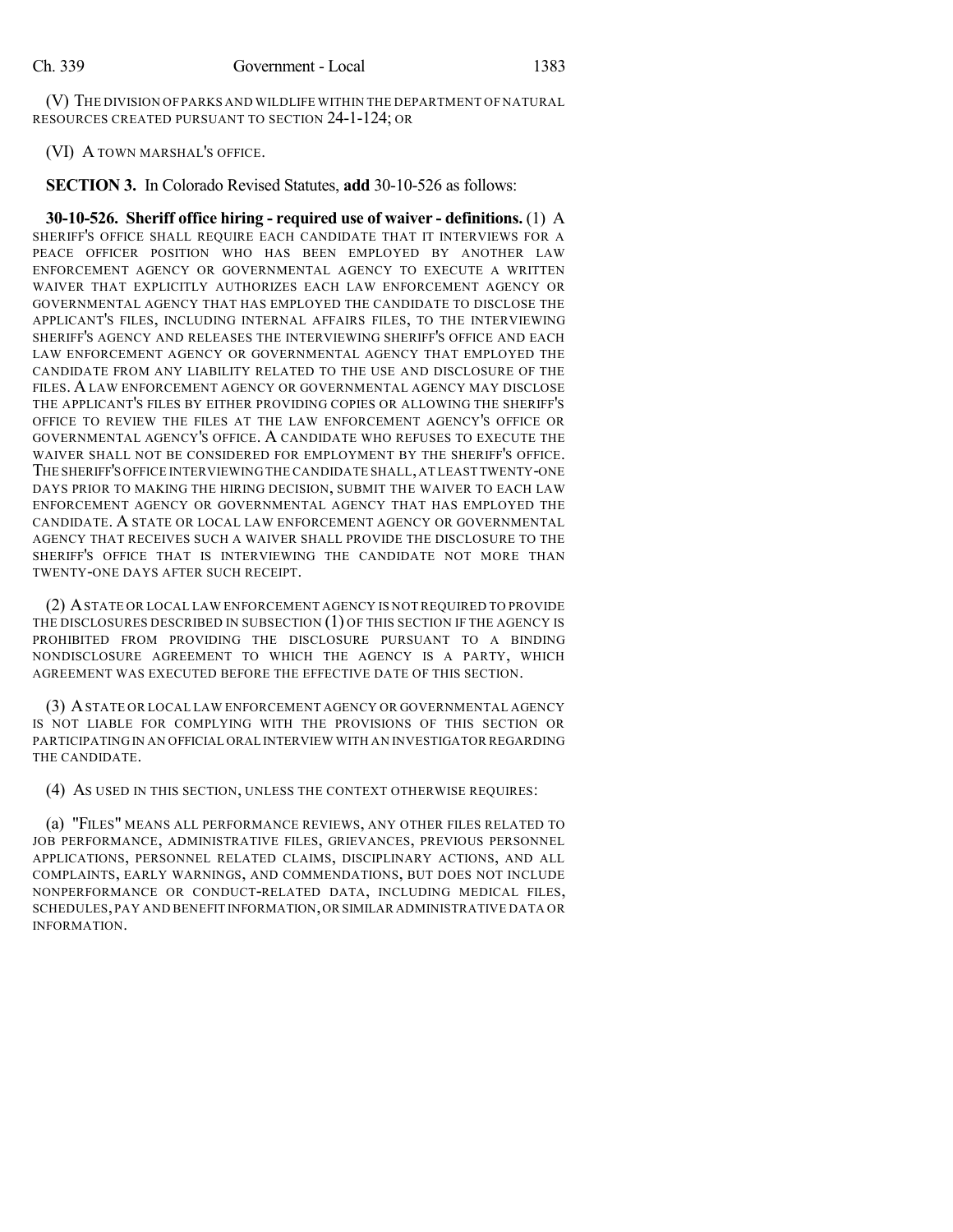(b) "STATE OR LOCAL LAW ENFORCEMENT AGENCY" MEANS:

(I) THECOLORADO STATE PATROL CREATED PURSUANT TO SECTION 24-33.5-201, C.R.S.;

(II) THECOLORADO BUREAU OF INVESTIGATION CREATED PURSUANT TO SECTION 24-33.5-401, C.R.S.;

(III) A COUNTY SHERIFF'S OFFICE;

(IV) A MUNICIPAL POLICE DEPARTMENT;

(V) THE DIVISION OF PARKS AND WILDLIFE WITHIN THE DEPARTMENT OF NATURAL RESOURCES CREATED PURSUANT TO SECTION 24-1-124, C.R.S.; OR

(VI) A TOWN MARSHAL'S OFFICE.

**SECTION 4.** In Colorado Revised Statutes, **add** 31-30-108 as follows:

**31-30-108. Peace officer hiring - required use of waiver - definitions.** (1) A MUNICIPAL POLICE DEPARTMENT OR TOWN MARSHAL'S OFFICE SHALLREQUIRE EACH CANDIDATE THAT IT INTERVIEWS FOR A PEACE OFFICER POSITION WHO HAS BEEN EMPLOYED BY ANOTHER LAW ENFORCEMENT AGENCY OR GOVERNMENTAL AGENCY TO EXECUTE A WRITTEN WAIVER THAT EXPLICITLY AUTHORIZES EACH LAW ENFORCEMENT AGENCY OR GOVERNMENTAL AGENCY THAT HAS EMPLOYED THE CANDIDATE TO DISCLOSE THE APPLICANT'S FILES, INCLUDING INTERNAL AFFAIRS FILES, TO THE MUNICIPAL POLICE DEPARTMENT OR TOWN MARSHAL'S OFFICE INTERVIEWING THE CANDIDATE AND RELEASES THE INTERVIEWING AGENCY AND EACH LAW ENFORCEMENT AGENCY OR GOVERNMENTAL AGENCY THAT EMPLOYED THE CANDIDATE FROM ANY LIABILITY RELATED TO THE USE AND DISCLOSURE OF THE FILES. A LAW ENFORCEMENT AGENCY OR GOVERNMENTAL AGENCY MAY DISCLOSE THE APPLICANT'S FILES BY EITHER PROVIDING COPIES OR ALLOWING THE MUNICIPAL POLICE DEPARTMENT OR TOWN MARSHAL'S OFFICE TO REVIEW THE FILES AT THE LAW ENFORCEMENT AGENCY'S OFFICE OR GOVERNMENTAL AGENCY'S OFFICE. A CANDIDATE WHO REFUSES TO EXECUTE THE WAIVER SHALL NOT BE CONSIDERED FOR EMPLOYMENT BY THE DEPARTMENT OR OFFICE. THE DEPARTMENT OR OFFICE INTERVIEWING THE CANDIDATE SHALL, AT LEAST TWENTY-ONE DAYS PRIOR TO MAKING THE HIRING DECISION, SUBMIT THE WAIVER TO EACH LAW ENFORCEMENT AGENCY OR GOVERNMENTAL AGENCY THAT HAS EMPLOYED THE CANDIDATE. A STATE OR LOCAL LAW ENFORCEMENT AGENCY OR GOVERNMENTAL AGENCY THAT RECEIVES SUCH A WAIVER SHALL PROVIDE THE DISCLOSURE TO THE MUNICIPAL POLICE DEPARTMENT OR TOWN MARSHAL'S OFFICE THAT IS INTERVIEWING THE CANDIDATE NOT MORE THAN TWENTY-ONE DAYS AFTER SUCH RECEIPT.

(2) ASTATE OR LOCAL LAW ENFORCEMENT AGENCY IS NOT REQUIRED TO PROVIDE THE DISCLOSURES DESCRIBED IN SUBSECTION (1) OF THIS SECTION IF THE AGENCY IS PROHIBITED FROM PROVIDING THE DISCLOSURE PURSUANT TO A BINDING NONDISCLOSURE AGREEMENT TO WHICH THE AGENCY IS A PARTY, WHICH AGREEMENT WAS EXECUTED BEFORE THE EFFECTIVE DATE OF THIS SECTION.

(3) ASTATE OR LOCAL LAW ENFORCEMENT AGENCY OR GOVERNMENTAL AGENCY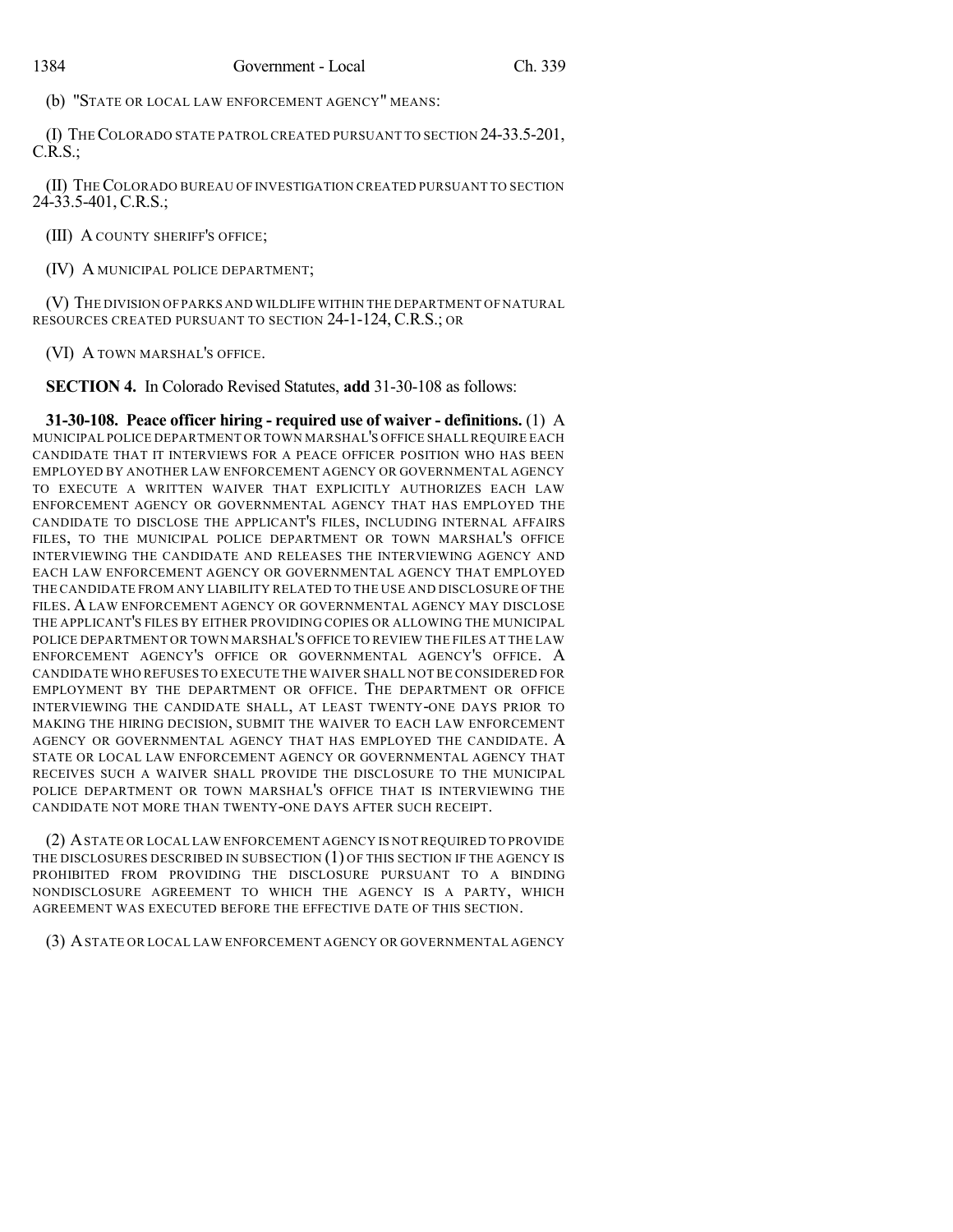IS NOT LIABLE FOR COMPLYING WITH THE PROVISIONS OF THIS SECTION OR PARTICIPATING IN AN OFFICIAL ORAL INTERVIEW WITH AN INVESTIGATOR REGARDING THE CANDIDATE.

(4) AS USED IN THIS SECTION, UNLESS THE CONTEXT OTHERWISE REQUIRES:

(a) "FILES" MEANS ALL PERFORMANCE REVIEWS, ANY OTHER FILES RELATED TO JOB PERFORMANCE, ADMINISTRATIVE FILES, GRIEVANCES, PREVIOUS PERSONNEL APPLICATIONS, PERSONNEL RELATED CLAIMS, DISCIPLINARY ACTIONS, AND ALL COMPLAINTS, EARLY WARNINGS, AND COMMENDATIONS, BUT DOES NOT INCLUDE NONPERFORMANCE OR CONDUCT-RELATED DATA, INCLUDING MEDICAL FILES, SCHEDULES,PAY AND BENEFIT INFORMATION,OR SIMILAR ADMINISTRATIVE DATA OR INFORMATION.

(b) "STATE OR LOCAL LAW ENFORCEMENT AGENCY" MEANS:

(I) THECOLORADO STATE PATROL CREATED PURSUANT TO SECTION 24-33.5-201,  $C.R.S.$ ;

(II) THECOLORADO BUREAU OF INVESTIGATION CREATED PURSUANT TO SECTION 24-33.5-401, C.R.S.;

(III) A COUNTY SHERIFF'S OFFICE;

(IV) A MUNICIPAL POLICE DEPARTMENT;

(V) THE DIVISION OF PARKS AND WILDLIFE WITHIN THE DEPARTMENT OF NATURAL RESOURCES CREATED PURSUANT TO SECTION 24-1-124, C.R.S.; OR

(VI) A TOWN MARSHAL'S OFFICE.

**SECTION 5.** In Colorado Revised Statutes, **add** 33-9-112 as follows:

**33-9-112. Peace officer hiring - required use of waiver - definitions.** (1) THE DIVISION SHALL REQUIRE EACH CANDIDATE THAT IT INTERVIEWS FOR A PEACE OFFICER POSITION WHO HAS BEEN EMPLOYED BY ANOTHER LAW ENFORCEMENT AGENCY OR GOVERNMENTAL AGENCY TO EXECUTE A WRITTEN WAIVER THAT EXPLICITLY AUTHORIZES EACH LAW ENFORCEMENT AGENCY OR GOVERNMENTAL AGENCY THAT HAS EMPLOYED THE CANDIDATE TO DISCLOSE THE APPLICANT'S FILES, INCLUDING INTERNAL AFFAIRS FILES, TO THE DIVISION AND RELEASES THE DIVISION AND EACH LAW ENFORCEMENT AGENCY OR GOVERNMENTAL AGENCY THAT EMPLOYED THE CANDIDATE FROM ANY LIABILITY RELATED TO THE USE AND DISCLOSURE OF THE FILES. A LAW ENFORCEMENT AGENCY OR GOVERNMENTAL AGENCY MAY DISCLOSE THE APPLICANT'S FILES BY EITHER PROVIDING COPIES OR ALLOWING THE DIVISION TO REVIEW THE FILES AT THE LAW ENFORCEMENT AGENCY'S OFFICE OR GOVERNMENTAL AGENCY'S OFFICE. A CANDIDATE WHO REFUSES TO EXECUTE THE WAIVER SHALL NOT BE CONSIDERED FOR EMPLOYMENT BY THE DIVISION.THE DIVISION SHALL, AT LEAST TWENTY-ONE DAYS PRIOR TO MAKING THE HIRING DECISION, SUBMIT THE WAIVER TO EACH LAW ENFORCEMENT AGENCY OR GOVERNMENTAL AGENCY THAT HAS EMPLOYED THE CANDIDATE.ASTATE OR LOCAL LAW ENFORCEMENT AGENCY OR GOVERNMENTAL AGENCY THAT RECEIVES SUCH A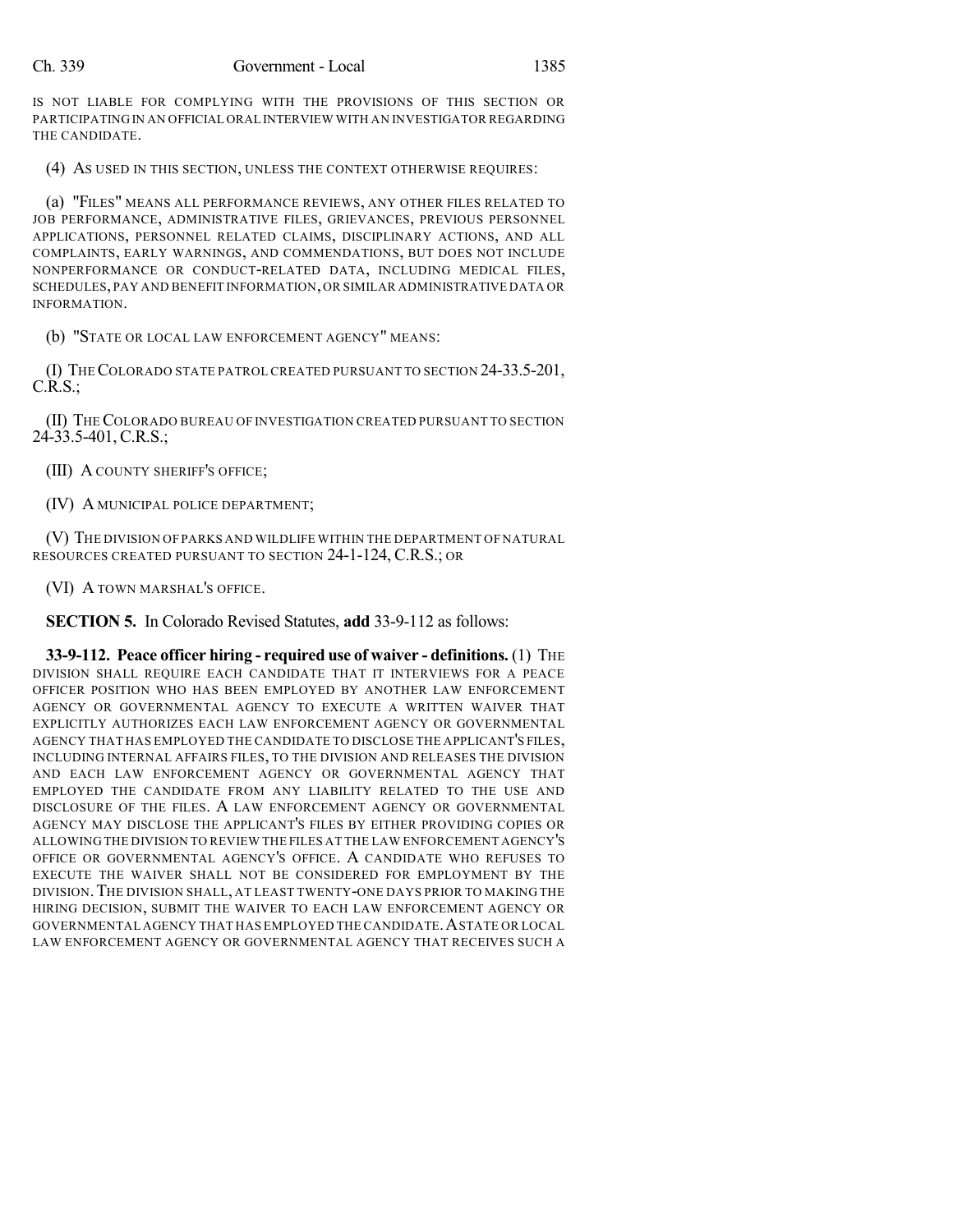WAIVER SHALL PROVIDE THE DISCLOSURE TO THE DIVISION NOT MORE THAN TWENTY-ONE DAYS AFTER SUCH RECEIPT.

(2) ASTATE OR LOCAL LAW ENFORCEMENT AGENCY IS NOT REQUIRED TO PROVIDE THE DISCLOSURES DESCRIBED IN SUBSECTION (1) OF THIS SECTION IF THE AGENCY IS PROHIBITED FROM PROVIDING THE DISCLOSURE PURSUANT TO A BINDING NONDISCLOSURE AGREEMENT TO WHICH THE AGENCY IS A PARTY, WHICH AGREEMENT WAS EXECUTED BEFORE THE EFFECTIVE DATE OF THIS SECTION.

(3) ASTATE OR LOCAL LAW ENFORCEMENT AGENCY OR GOVERNMENTAL AGENCY IS NOT LIABLE FOR COMPLYING WITH THE PROVISIONS OF THIS SECTION OR PARTICIPATING IN AN OFFICIAL ORAL INTERVIEW WITH AN INVESTIGATOR REGARDING THE CANDIDATE.

(4) AS USED IN THIS SECTION, UNLESS THE CONTEXT OTHERWISE REQUIRES:

(a) "FILES" MEANS ALL PERFORMANCE REVIEWS, ANY OTHER FILES RELATED TO JOB PERFORMANCE, ADMINISTRATIVE FILES, GRIEVANCES, PREVIOUS PERSONNEL APPLICATIONS, PERSONNEL RELATED CLAIMS, DISCIPLINARY ACTIONS, AND ALL COMPLAINTS, EARLY WARNINGS, AND COMMENDATIONS, BUT DOES NOT INCLUDE NONPERFORMANCE OR CONDUCT-RELATED DATA, INCLUDING MEDICAL FILES, SCHEDULES,PAY AND BENEFIT INFORMATION,OR SIMILAR ADMINISTRATIVE DATA OR INFORMATION.

(b) "STATE OR LOCAL LAW ENFORCEMENT AGENCY" MEANS:

(I) THECOLORADO STATE PATROL CREATED PURSUANT TO SECTION 24-33.5-201,  $C.R.S.$ ;

(II) THECOLORADO BUREAU OF INVESTIGATION CREATED PURSUANT TO SECTION 24-33.5-401, C.R.S.;

(III) A COUNTY SHERIFF'S OFFICE;

(IV) A MUNICIPAL POLICE DEPARTMENT;

(V) THE DIVISION OF PARKS AND WILDLIFE WITHIN THE DEPARTMENT OF NATURAL RESOURCES CREATED PURSUANT TO SECTION 24-1-124, C.R.S.; OR

(VI) A TOWN MARSHAL'S OFFICE.

**SECTION 6.** In Colorado Revised Statutes, 24-31-305, **amend** (1.5) as follows:

**24-31-305. Certification - issuance - renewal - revocation.** (1.5) (a) The P.O.S.T. board shall deny certification to any person who has been convicted of:

 $(a)$  (I) A felony;

 $\overline{(b)}$ (II) Any misdemeanor in violation of sections 18-3-204, 18-3-402, 18-3-404, 18-3-405.5, and 18-3-412.5, C.R.S.;